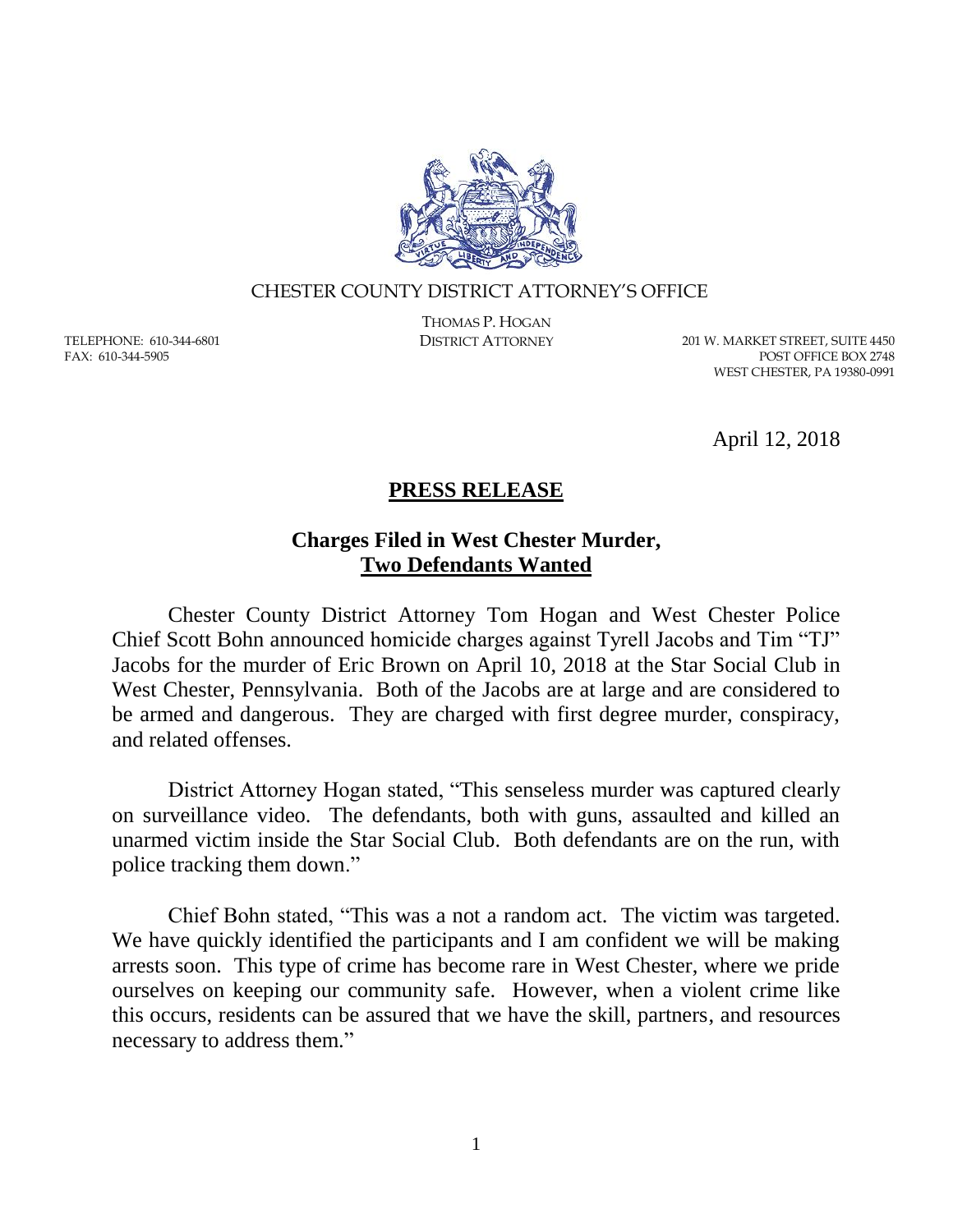Tyrell Jacobs is 23 years old. Tim Jacobs is 24 years old. They are believed to be half-brothers. Both defendants have been known to frequent the West Chester and Coatesville areas.

The facts alleged in the criminal complaints are as follows: $<sup>1</sup>$ </sup>

On April 10, 2018, the victim Eric Brown (the "Victim"), age 26, was playing basketball in West Chester. After he finished playing basketball, he went to the Star Social Club (the "Star"), located at 212 East Market Street, West Chester, Chester County, Pennsylvania. He was still carrying his basketball when he entered the Star at approximately 9:02 p.m.

Almost immediately after the Victim entered the Star, at approximately 9:03 p.m., co-defendants Tyrell Jacobs ("Tyrell") and Timothy Jacobs ("TJ") showed up at the Star and began to engage with the Victim. There were multiple witnesses in the Star. The interactions between the co-defendants and the Victim were captured on multiple surveillance video cameras.

The co-defendants argued with the Victim and attempted to draw the Victim into an altercation. Tyrell Jacobs eventually threw an initial punch at the Victim, who did not respond. Other patrons at the Star intervened when Tyrell Jacobs punched the Victim. The defendants tried to get the Victim to leave the Star and go outside with them. The Victim stayed inside the Star. The co-defendants continued with a verbal altercation, both of them within feet of the Victim at times. The Victim still did not leave the Star.

After a couple of more minutes of confrontation, Tyrell Jacobs again punched the Victim. The Victim responded to the punch by coming at Tyrell. Then both co-defendants attacked the Victim.

The Victim fled from the co-defendants, looping around the central bar area and pool tables. The defendants chased the Victim around the interior of the Star, ultimately catching the Victim between them at the back of the Star. The codefendants both were brandishing firearms.

The Victim attempted to escape through a back door, not realizing that the door leads into a small room with another door that is locked from the outside. Both co-defendants followed the Victim towards the small room. Tyrell Jacobs

 $\overline{a}$ 

<sup>&</sup>lt;sup>1</sup> A criminal defendant is presumed innocent until proven guilty in court.